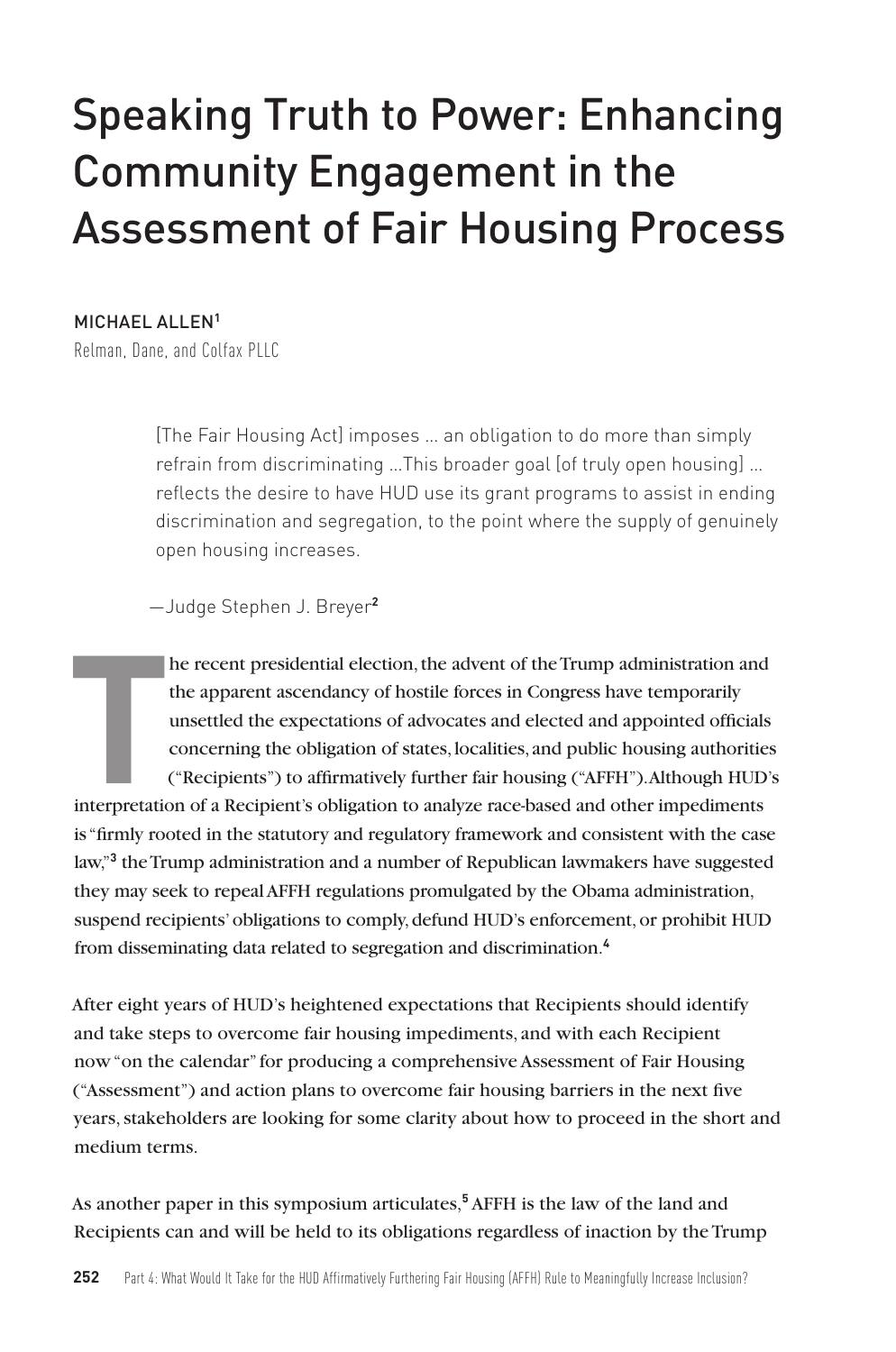administration or attempts by Congress to weaken enforcement tools. But this much is clear: Five decades after it was adopted as part of the Fair Housing Act of 1968, the AFFH provision has never been self-executing, and entities seeking to implement and enforce it have had to tangle with powerful political and private market forces that favor segregation.

HUD's July 2015 AFFH regulation (the "Final Rule") provides both carrots and sticks to ensure robust community participation. On the one hand, HUD will offer technical assistance on techniques to encourage participation by groups that otherwise might not participate.**<sup>6</sup>** On the other, it warns that a Recipient that fails adequately to involve stakeholders is at risk of having its Assessment rejected as "substantially incomplete,"**<sup>7</sup>** which could lead to reduction or elimination of federal funding.

Overall, then, the Final Rule sets high expectations for "community engagement" and requires certain minimum procedural steps involving outreach, communications, and consultation,**<sup>8</sup>** but prescribes little about how a Recipient should encourage participation by people most directly affected by fair housing impediments.

The Final Rule sets the table for robust conversations about hard topics—like discrimination and segregation—that most communities have tried hard to avoid for decades. But it leaves to local discretion how to get the right stakeholders to the table for those conversations. While there is some evidence that this "federal nudge" may help communities to break free of some historical restraints and adopt new policies that address longstanding needs,<sup>9</sup> that kind of success does not take place in a vacuum. Rather, as this paper suggests, the full promise of AFFH can be achieved only in communities where there are concerted efforts by community groups, academics, and foundations to build capacity for: meaningful community participation by people of color and their advocates in the Assessment process and designation of actions to counteract segregation; robust local data collection and analysis; mobilization of political constituencies to implement those actions and, if all else fails, to enforce the AFFH obligations through litigation, administrative complaints and grassroots advocacy. In communities where these constituents come together to mobilize a strong "ground game,"**10** historically disadvantaged constituencies are likely to secure concrete commitments to address fair housing impediments, and organizing models can be tested and brought to bear on communities whose Assessments are due later in the process.

# **THE CENTRALITY OF COMMUNITY ENGAGEMENT**

Nearly fifty years ago, Senators Edward Brooke (R-MA) and Walter Mondale (D-MN) understood that, to be fully successful, the Fair Housing Act needed an AFFH provision invoking Congressional power under the Constitution's Spending Clause in support of its twin goals of nondiscrimination and racial integration. Since then, Congress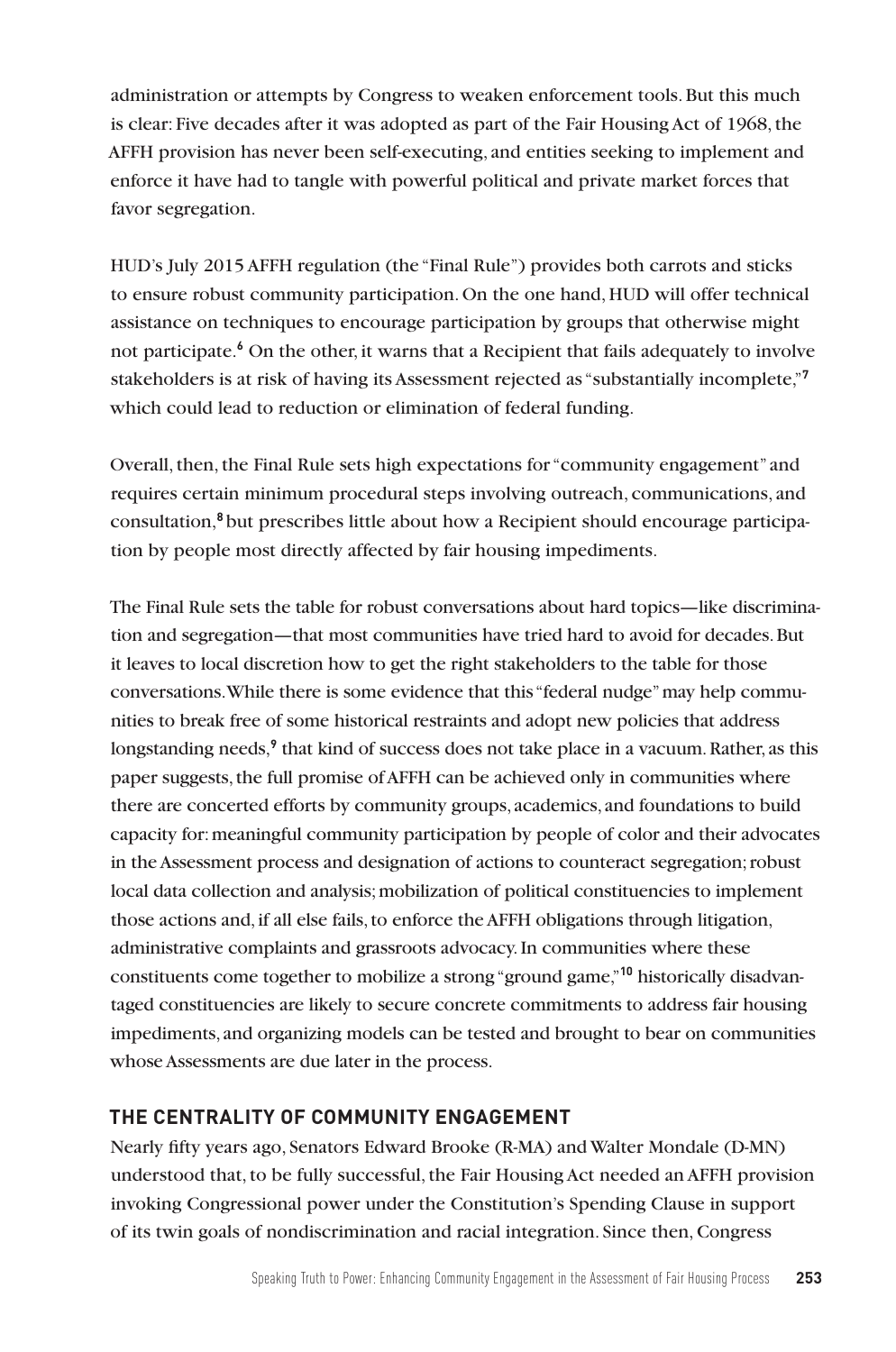and HUD have added parallel AFFH provisions in the authorizing statutes for the Community Development Block Grant ("CDBG"), HOME Investment Partnership ("HOME"), and public housing programs.**<sup>11</sup>** As a condition of receiving that funding, federal law requires those entities to certify their compliance—and actually comply with<sup>12</sup>—a number of civil rights obligations, including the obligation to AFFH.

All of these programs—under which HUD distributed more than \$38 billion in FY 2015**<sup>13</sup>**—have, for years, required Recipients to adopt citizen or resident participation plans. But, unless local advocates have insisted, few of these plans have resulted in fullthroated community engagement. As a consequence, most such planning processes have been "top-down," with a handful of municipal experts serving up fully-formed plans for grassroots groups to review and digest during fairly short public comment periods.

Perhaps recognizing that Recipients' funding under the above-referenced programs actually "belongs to poor people with housing problems,"**<sup>14</sup>** the Final Rule and its associated guidance seek to reverse the approach: "The goal of community engagement in the development of the [Assessment] is to create a product that is informed by and supported by the entire community and establishes a standard for inclusive decision making." Going forward, HUD expects "meaningful community participation," and expects local governments to "employ communications means designed to reach the broadest audience." In other words, it is entirely fitting that the authentic voices of people intended to benefit from these programs be amplified in the Assessment process.

At the moment, the Final Rule's provisions on community engagement are something of a blank canvas. Every community will start with a different palate, and no finished product will look like any other. But folks in the housing justice movement have been organizing for a long time, and there are sophisticated training materials and countless examples of successful campaigns—six of which are summarized below—to inform groups around the country seeking to insert themselves into similar conversations that are part of an Assessment process.

There are also substantial reasons—beyond fear of enforcement and loss of funding for Recipients to embrace and promote deep community engagement. Without grassroots partners, no top-down approach will be effective against the obligation that each Recipient take "meaningful actions, in addition to combating discrimination, that overcome patterns of segregation and foster inclusive communities free from barriers that restrict access to opportunity based on [race, national origin, and other] protected characteristics."**<sup>15</sup>** Nor, without honest conversations about discrimination and its antidotes, will any Recipient be able to "address significant disparities in housing needs and in access to opportunity, replacing segregated living patterns with truly integrated and balanced living patterns, transforming racially and ethnically concentrated areas of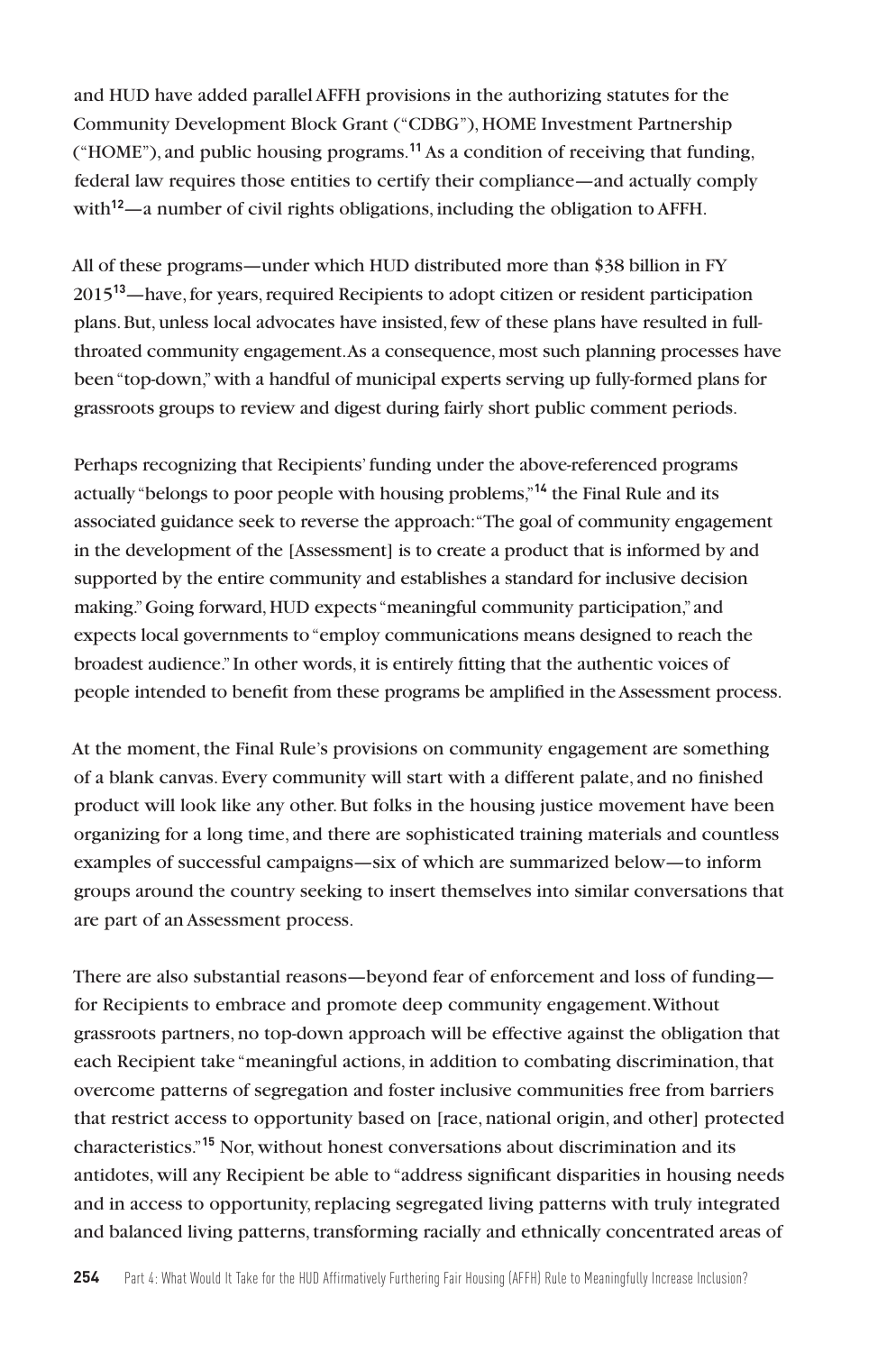poverty into areas of opportunity, and fostering and maintaining compliance with civil rights and fair housing laws."**<sup>16</sup>**

# **POWER CONCEDES NOTHING WITHOUT A DEMAND: LOCAL AFFH ADVOCACY**

Over the past decade—sometimes with governmental and philanthropic support and sometimes without—community-based organizations have developed AFFH advocacy strategies at the state or local level that may be worthy of emulation as we move into a period in which HUD's affirmative efforts are less robust. Each of the matters listed below provides an example of how an advocacy or grassroots group made room for itself at the community table and instigated conversations about discrimination and segregation.

## **Anti-Discrimination Center**

After comparing Westchester County's Analyses of Impediments (AIs)—the precursor to the Analysis of Fair Housing Assessment ("Assessment") mandated by the Final Rule—and other submissions to HUD with data on discrimination and segregation, in late 2005, the Anti-Discrimination Center ("ADC") concluded that the County's certifications of compliance with its AFFH and related civil rights obligations were not truthful. When ADC sought an explanation for the discrepancies, the deputy planning commissioner revealed that the County routinely approved funding for municipal members of its funding consortium without respect to whether those members had exclusionary zoning provisions or otherwise resisted proposals to develop affordable housing within their borders.

ADC eventually brought suit under the federal False Claims Act, alleging that the County's AFFH certifications were knowingly false because the County had taken no steps to identify or overcome race-based impediments and that the County had steered funding for the development of affordable housing principally to raciallysegregated and low-income neighborhoods. ADC's ability—through an expert demographer—to conduct data analysis and mapping of segregation and affordable housing units was critical to establishing the County's liability for violating its AFFH obligations.

The U.S. District Court in Manhattan granted summary judgment for ADC, holding that no reasonable jury could conclude that the County had conducted an appropriate analysis of race-based impediments as part of its 2000 and 2004 AIs.**<sup>17</sup>** The matter settled in August 2009, and the County was required, among other things, to ensure the development of 750 units of affordable housing in predominantly white areas, and to conduct a new AI and zoning analysis of each municipal member of the funding consortium. The County's progress (and lack thereof) in fulfilling its obligations is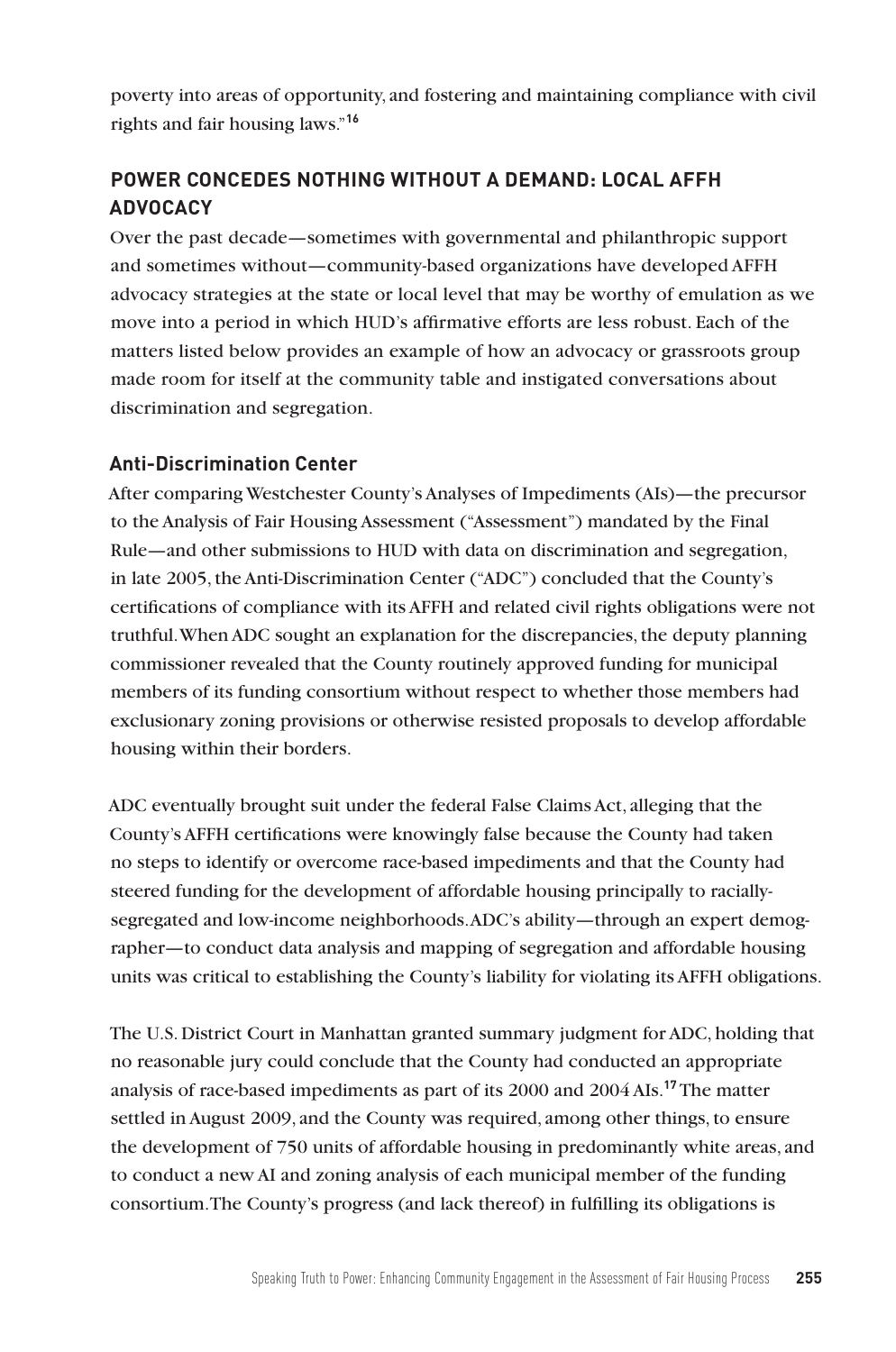chronicled at http://www.antibiaslaw.com/westchester-case. Contact: Craig Gurian, craiggurian@antibiaslaw.com.

# **Texas Low Income Housing Information Service and Texas Appleseed**

Following Hurricanes Dolly (July 2008) and Ike (September 2008), Congress appropriated several billion dollars in CDBG disaster recovery funding, roughly \$3.1 billion of which was allocated to the State of Texas.**<sup>18</sup>** Texas Low Income Housing Information Service ("TxLIHIS") and Texas Appleseed are statewide advocacy organizations with long histories of fighting for housing equity and transparency in affordable housing programs administered by the State of Texas. In the mid-1990s, the groups got the state legislature to produce an annual report on low-income housing in Texas. For ten years prior to Hurricanes Dolly and Ike, that annual report provided detailed data on the current ethnic and racial composition for each multifamily housing development receiving any form of assistance from the State, along with the number of households in each development with children, with disabilities, and making use of housing choice vouchers.

Through analysis of this and other local data, the groups were able to establish that the recovery programs developed by the State of Texas would perpetuate racial segregation and limit housing choice. Among other things, their analysis showed that the state housing agency's limitation on rebuilding single-family homes on existing sites would require homeowners of color to return to neighborhoods that were disproportionately high in crime, racially segregated, and characterized by low employment and educational opportunity. Similarly, the programs the State proposed for rebuilding affordable multifamily housing emphasized rebuilding in segregated neighborhoods and permitted higher-opportunity neighborhoods to avoid new construction of affordable housing through enforcement of Low-Income Housing Tax Credit rules that grant homeowners associations and local politicians veto power over such proposals. TxLIHIS and Appleseed were also able to document the State's plan to distribute billions of dollars of disaster recovery funds to localities with discriminatory land use rules, deeply entrenched segregation, and documented hostility to racial integration.

On December 1, 2009, TxLIHIS and Appleseed filed an administrative complaint with HUD, alleging that the State's disaster recovery programs involving housing and community development violated the Fair Housing Act and the State's AFFH obligations, and asking HUD to suspend funding until the State came into compliance. During the next six months—during which TxLIHIS and Appleseed showed clear data mastery exceeding the capacity of the State—the parties negotiated a Conciliation Agreement, pursuant to which the State agreed to conduct a new AI and to commit hundreds of millions of dollars to rebuilding housing in a manner consistent with AFFH.**19** The Agreement also required each locality seeking federal funding to complete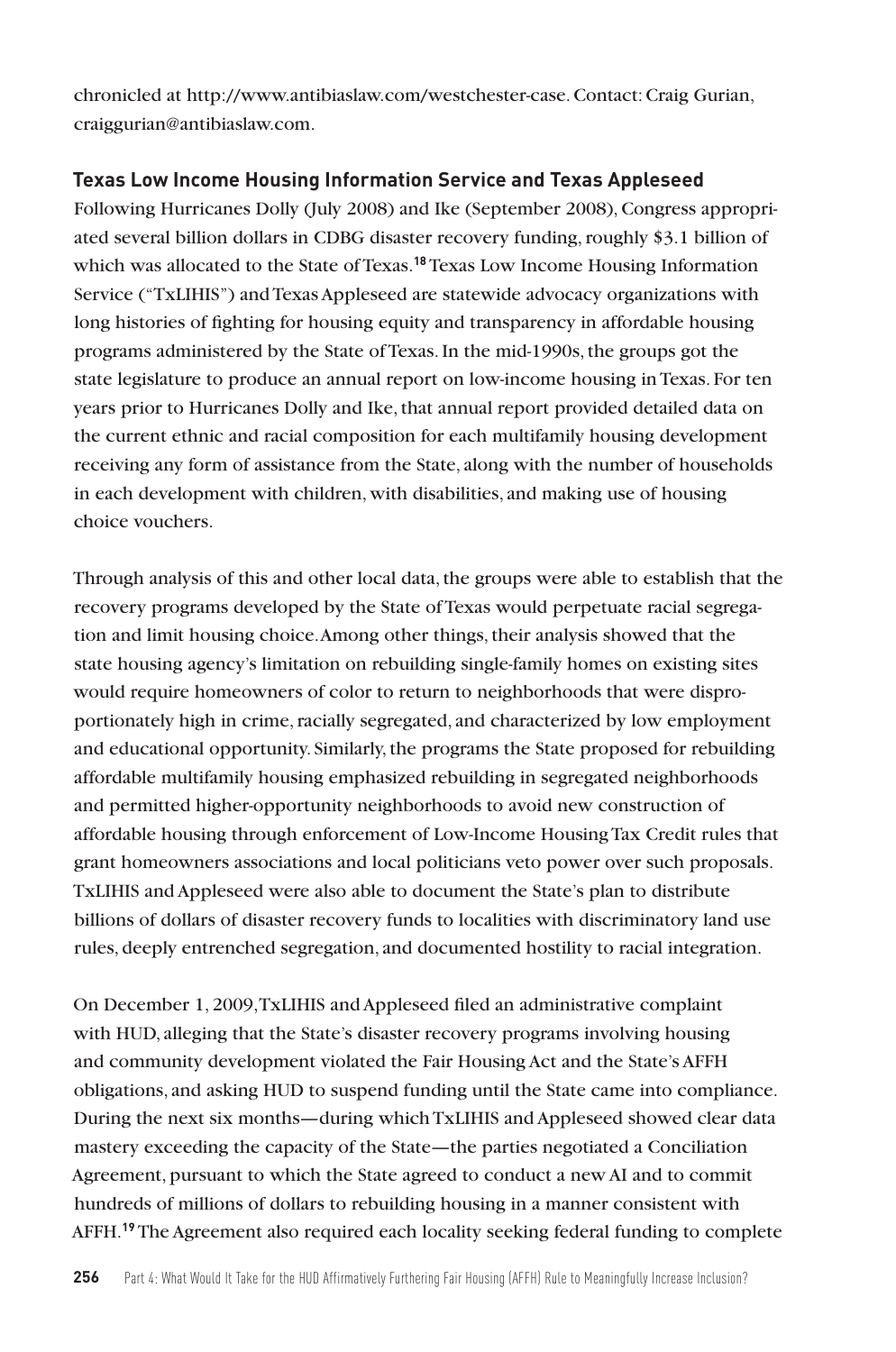a Fair Housing Assessment Statement, identifying local fair housing impediments and making specific local commitments to actions intended to overcome those impediments. Contacts: John Henneberger, john@texashousing.org; Maddie Sloan, msloan@ texasappleseed.net.

# **Greater New Orleans Fair Housing Action Center and Lawyers Committee for Civil Rights**

 Greater New Orleans Fair Housing Action Center ("GNOFHAC") is a private, fullservice fair housing enforcement organization that found itself at the epicenter of fair housing issues after Hurricane Katrina hit the region in late August, 2005.**<sup>20</sup>** Building on its post-Katrina experience, at a January, 2011 conference held in a church basement,**<sup>21</sup>** GNOFHAC introduced the concept of a "People's AI," designed to engage community members in identifying, analyzing, and responding to segregation and other fair housing barriers that they experienced every day, but that had been omitted from the AI produced by the City of New Orleans. Published in December 2011 by GNOFHAC and the Lawyers' Committee for Civil Rights Under Law, "People's Analysis of Impediments (AI) to Fair Housing for New Orleans"**<sup>22</sup>** provides a roadmap for community groups to participate in fair housing planning efforts. Because of its insights into local conditions and its work on the "People's AI," GNOFHAC was selected as a contractor for the development of the Assessment for the City of New Orleans and the Housing Authority of New Orleans, which was the first Assessment pursuant to the Final Rule.**<sup>23</sup>** Contact: Cashauna Hill, chill@gnofairhousing.org.

# **Latino Action Fund, Fair Share Housing Center, and New Jersey State Conference, NAACP**

After Superstorm Sandy hit New Jersey in October, 2012, Congress appropriated nearly \$3 billion in CDBG funds to assist in recovery efforts. Three statewide advocacy groups—Latino Action Network, Fair Share Housing Center, and the New Jersey Conference of the NAACP—conducted community forums and undertook data collection and analysis to determine the extent to which the Christie administration's disaster recovery programs were serving low-income families of color, particularly those living in multifamily rental housing.

After determining that the State's initial action plan proposed to favor higher-income homeowners disproportionately to the harm they had suffered, and that the State was not meeting its requirements with respect to federal Limited English Proficiency ("LEP") regulations meant to ensure that non-English speakers would have an equal opportunity to benefit from the recovery programs, the advocacy groups filed an administrative complaint with HUD in April, 2013, alleging violations of Title VI of the Civil Rights Act of 1964 ("Title VI"), the Fair Housing Act, and the AFFH obligation. Those groups provided HUD both insight and sophisticated data analysis with respect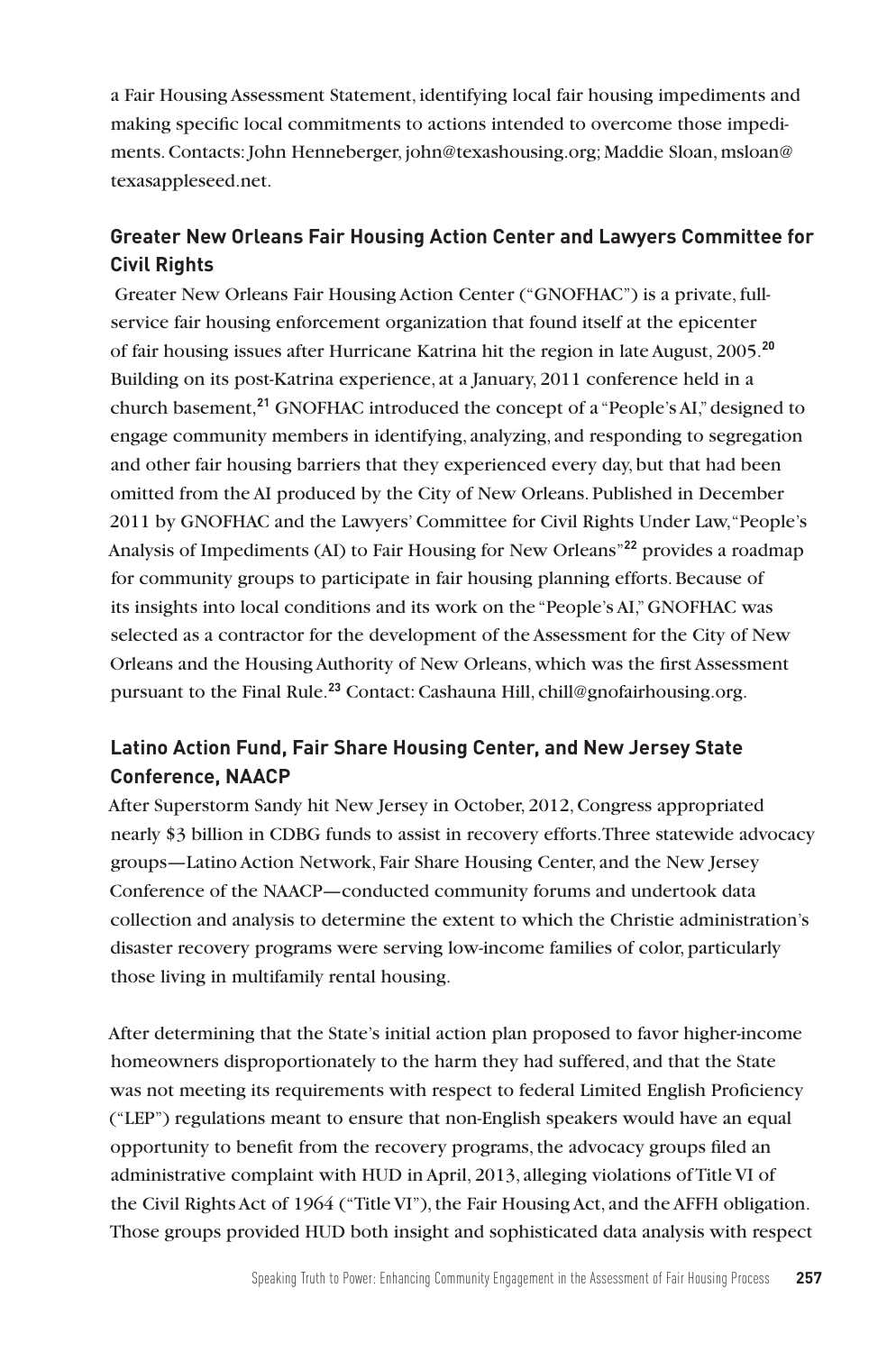to program beneficiaries, and their close monitoring of state agencies identified several thousand applicants who had lost the opportunity to participate because of LEP violations as well as several thousand applications that were erroneously denied by a private contractor.

The parties entered into a Conciliation Agreement<sup>24</sup> on May 30, 2014 that requires the State to target \$240 million in additional funds to the communities hardest hit by the storm, with an emphasis on serving low-income renters, who are much more likely than homeowners to be people of color. The agreement also mandates immediate steps to address language barriers that had prevented many Sandy victims from participating in the recovery programs. The agreement governs the State's administration of nearly \$2.8 billion in HUD disaster recovery funding, and requires the State to add supplemental funding of \$215 million to its principal program to build replacement units for households displaced by the storm. It also establishes an additional \$15 million for immediate help for renters who are still displaced from Sandy, which can be used for up to two years while replacement homes are being built, and \$10 million for mobile home owners. Contacts: Kevin Walsh, kevinwalsh@fairsharehousing.org; Adam Gordon, adamgordon@fairsharehousing.org.

#### **Metropolitan Interfaith Council on Affordable Housing**

Until the mid-1990s, the Minneapolis-St. Paul ("Twin Cities") metroplex had one of the country's most sophisticated, pro-integration fair share affordable housing programs, under the supervision of the Metropolitan Council, a regional government entity that awarded money for transportation, parks, and regional infrastructure to suburbs that embraced affordable housing, and withheld if from those who did not. Concerned that state and local governments had abandoned their commitment to such programs, the Metropolitan Interfaith Council on Affordable Housing ("MICAH") worked closely with the Institute on Metropolitan Opportunity at the University of Minnesota Law School to develop local data on the funding and location of affordable housing over a twodecade period, documenting the rapid re-segregation of neighborhoods and public schools in the Twin Cities and inner-ring suburbs.

When grassroots advocacy with the affected municipalities yielded no change in housing policy, and when the Metropolitan Council issued new fair share guidance that would accelerate affordable housing obligations in lower-opportunity neighborhoods and slow it in high-opportunity neighborhoods, MICAH and other groups filed an administrative complaint with HUD in May, 2015, alleging the Cities of Minneapolis and St. Paul had violated Title VI, the Fair Housing Act, and the obligation to AFFH. One of MICAH's chief complaints was that the Regional AI on which the Twin Cities and eleven other jurisdictions based their entitlement to CDBG, HOME, and related funds did not address residential and school segregation, or the extent to which municipal housing and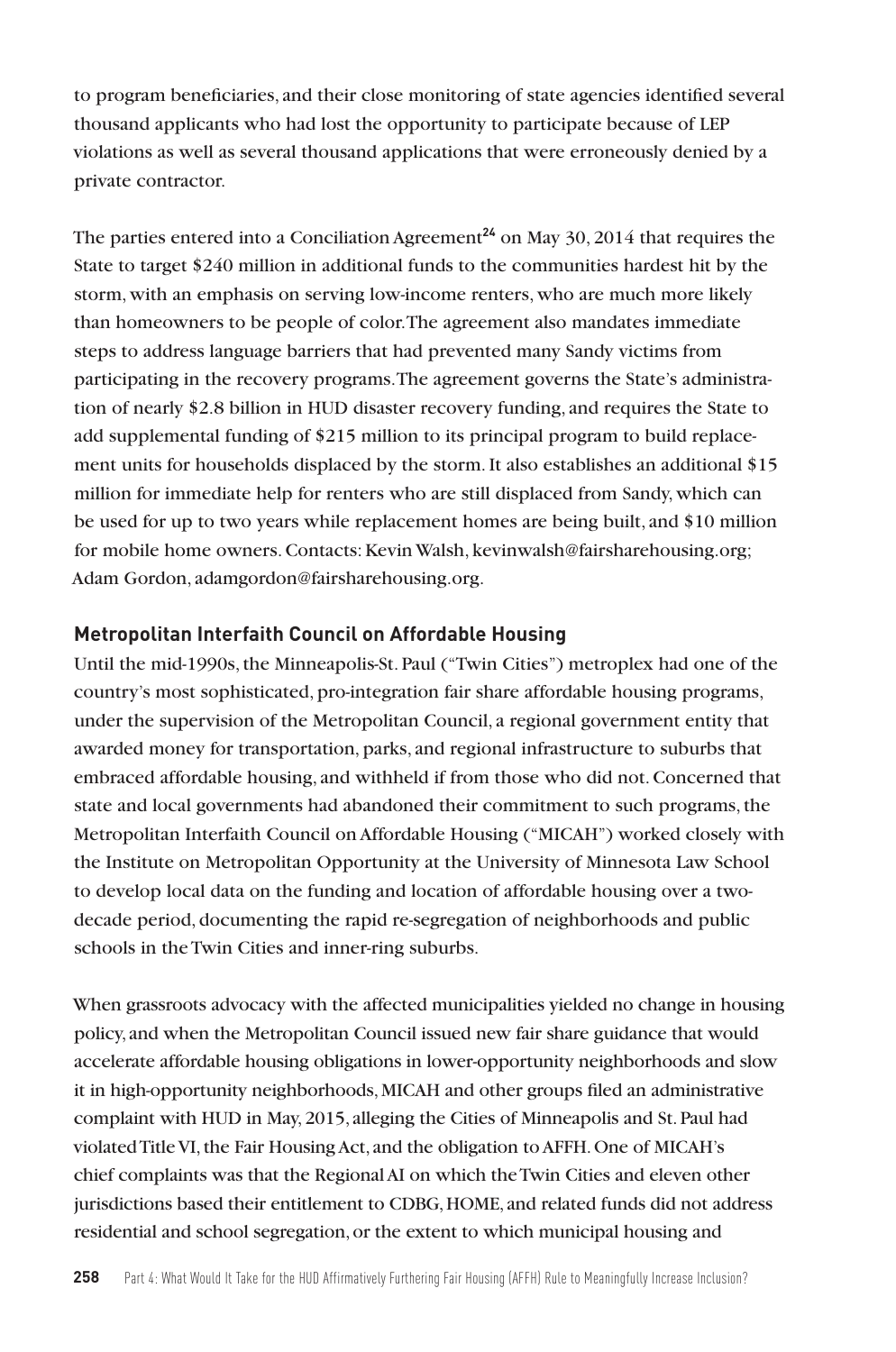funding policies were perpetuating segregation. HUD brought the parties together for settlement talks, and they entered into a Conciliation Agreement on May 25, 2016.**<sup>25</sup>** The Cities and eleven suburban entitlement jurisdictions agreed to revise the Regional AI by June, 2017, using the analytical tools associated with HUD's Final Rule. The revised analysis will identify fair housing barriers within each jurisdiction and across the region, with a special focus on patterns of integration and segregation, racially or ethnically concentrated areas of poverty, disparities in access to opportunity, and disproportionate housing needs. MICAH and the other Complainants secured the right to participate on the Regional AI advisory committee, and to help conduct the community engagement process to ensure that key stakeholders participate in the process.**<sup>26</sup>** Press coverage of the agreement suggests that it will alter how affordable housing is approved and built in the region.**<sup>27</sup>** Contact: Sue Watlov Phillips, sue@micah.org.

#### **Metropolitan Milwaukee Fair Housing Council**

For nearly 50 years (and irrespective of income), the Milwaukee Metropolitan Statistical Area has been one of the most racially segregated regions in the country.**<sup>28</sup>** The Metropolitan Milwaukee Fair Housing Council ("MMFHC") began tracking the efforts of Waukesha County and several dozen members of its CDBG and HOME funding consortium in late 2007, and quickly compiled local demographic data and information concerning municipal land use restrictions on the development of affordable, multifamily housing. More than three years of meetings with County officials yielded no commitments to revise the County's AIs or to identify shortcomings in oversight of the fair housing performance of consortium members.

In September 2011, MMFHC filed an administrative complaint with HUD, alleging violations of Title VI, the Fair Housing Act, and AFFH. Prolonged settlement discussions ensued, and the parties finally entered into a Conciliation Agreement with an effective date of January 24, 2017.**<sup>29</sup>** Under the terms of the Agreement, the County will undertake a variety of activities with the aim of promoting integration and expanded fair housing choice. Among these, it will collaborate with the City and County of Milwaukee to produce an Assessment of Fair Housing report, which will identify public and private impediments to fair housing choice. On an annual basis, the County will provide to HUD an action plan that will describe actions to overcome those impediments. The County will also require each municipality which receives CDBG or HOME funds to create an annual Fair Housing Impact Statements that identifies the specific actions the municipality will take to address fair housing impediments, and report on annual progress in eliminating those impediments. The municipalities will also be required to identify actions that promote affordable housing for families, and the County will develop a land inventory that will identify parcels suitable for development of affordable, multifamily housing. This appears to be the first resolution of an AFFH complaint during the Trump administration, and may be some evidence of the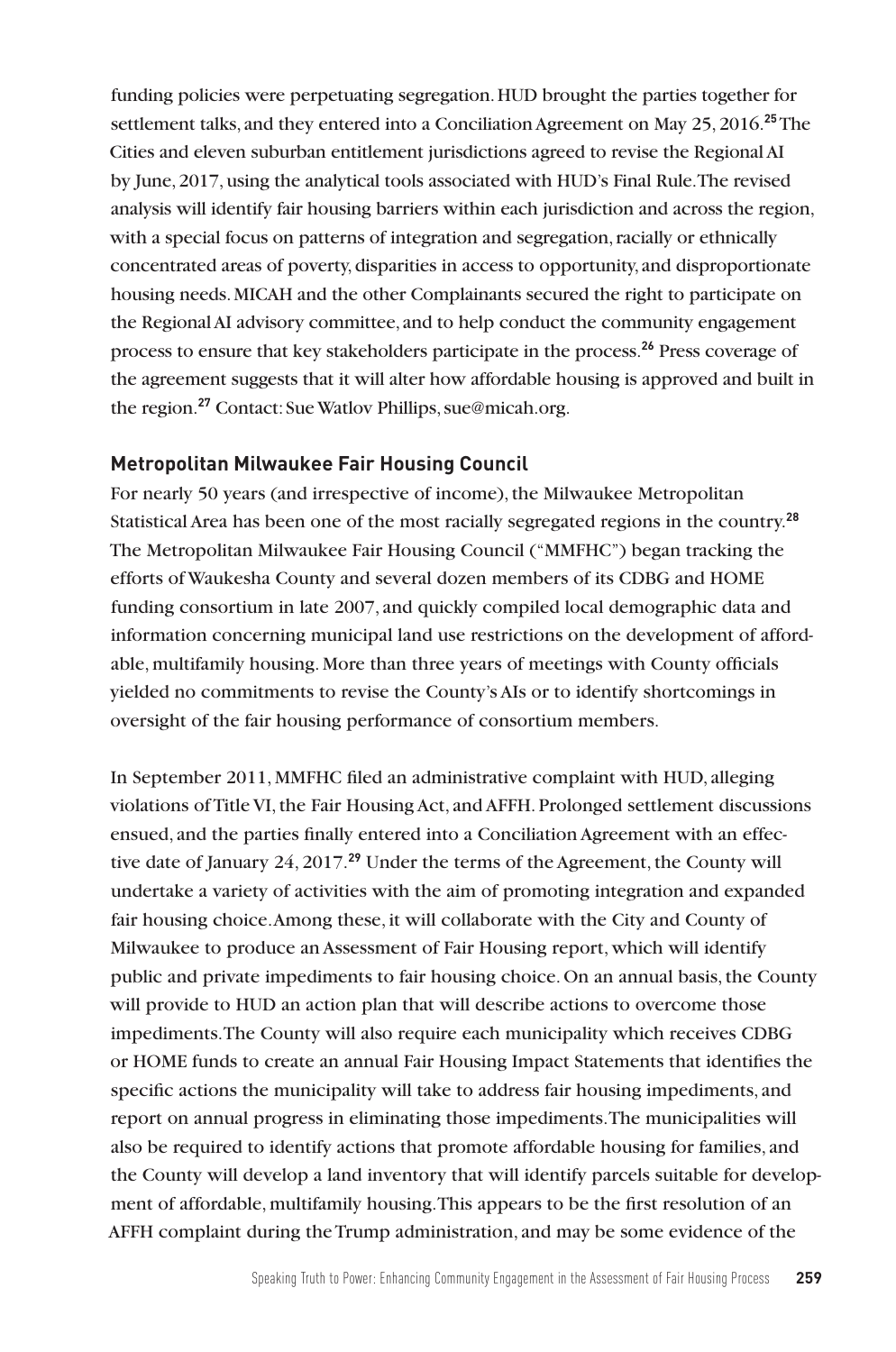continued utility of HUD administrative complaints. Contact: Bill Tisdale, wrtisdale@ fairhousingwisconsin.com

# **THE PATH AHEAD**

As outlined above, many of the most successful grassroots AFFH efforts have combined some kind of enforcement action with sophisticated collection and analysis of local data and the capacity to mobilize allies to participate in fair housing planning and to demand that local elected and appointed officials adopt policies and actions to undo segregation and address other fair housing barriers. That is to say that enforcement without analysis and mobilization may be insufficient. But each effort described above has resulted in collective knowledge that is available to other advocates—in the form of written materials, settlement agreements, promising practices or simply contact information for the principal actors.

Even during the latter stages of the Obama administration, HUD began signaling that it would not be accepting new administrative complaints alleging only an AFFH violation, and would instead consider such complaints under its other civil rights authorities based on the Spending Clause, including Title VI, Section 109 of the Housing and Community Development Act of 1974, and—in the context of disability—Section 504 of the Rehabilitation Act of 1973.**<sup>30</sup>** In fact, the successful resolution of complaints in the Latino Action Fund, MICAH and MMFHC matters described above all explicitly referenced Title VI and Section 109.

So, while the Trump administration (and its Congressional allies) may be signaling hostility to AFFH concepts and complaints, it still has statutory and regulatory mandates to receive, investigate, conciliate, and adjudicate complaints alleging violations of all the Spending Clause statutes and the Fair Housing Act. In other words, an administrative enforcement route will remain available to enforce claims similar to those described above. And, as another paper in this symposium makes clear,**<sup>31</sup>** parties aggrieved by segregation and discrimination can seek direct judicial enforcement of Title VI, the Fair Housing Act, and the U.S. Constitution in federal courts and may, under some circumstances, use the False Claims Act to enforce AFFH obligations.

But as we look forward to what may be a period of HUD passivity (or hostility) toward AFFH principles, we must focus our attention on building the capacity of local groups to collect and analyze data about fair housing barriers; participate meaningfully in the Assessment process; and mobilize allies to ensure transparency in the Assessment process and commitment to actions that will undo segregation and expand fair housing choice. Because there will be insufficient resources to ensure that every community can secure the full promise of AFFH, advocates, academics, and funders should purposefully identify several "laboratories of democracy" in which to support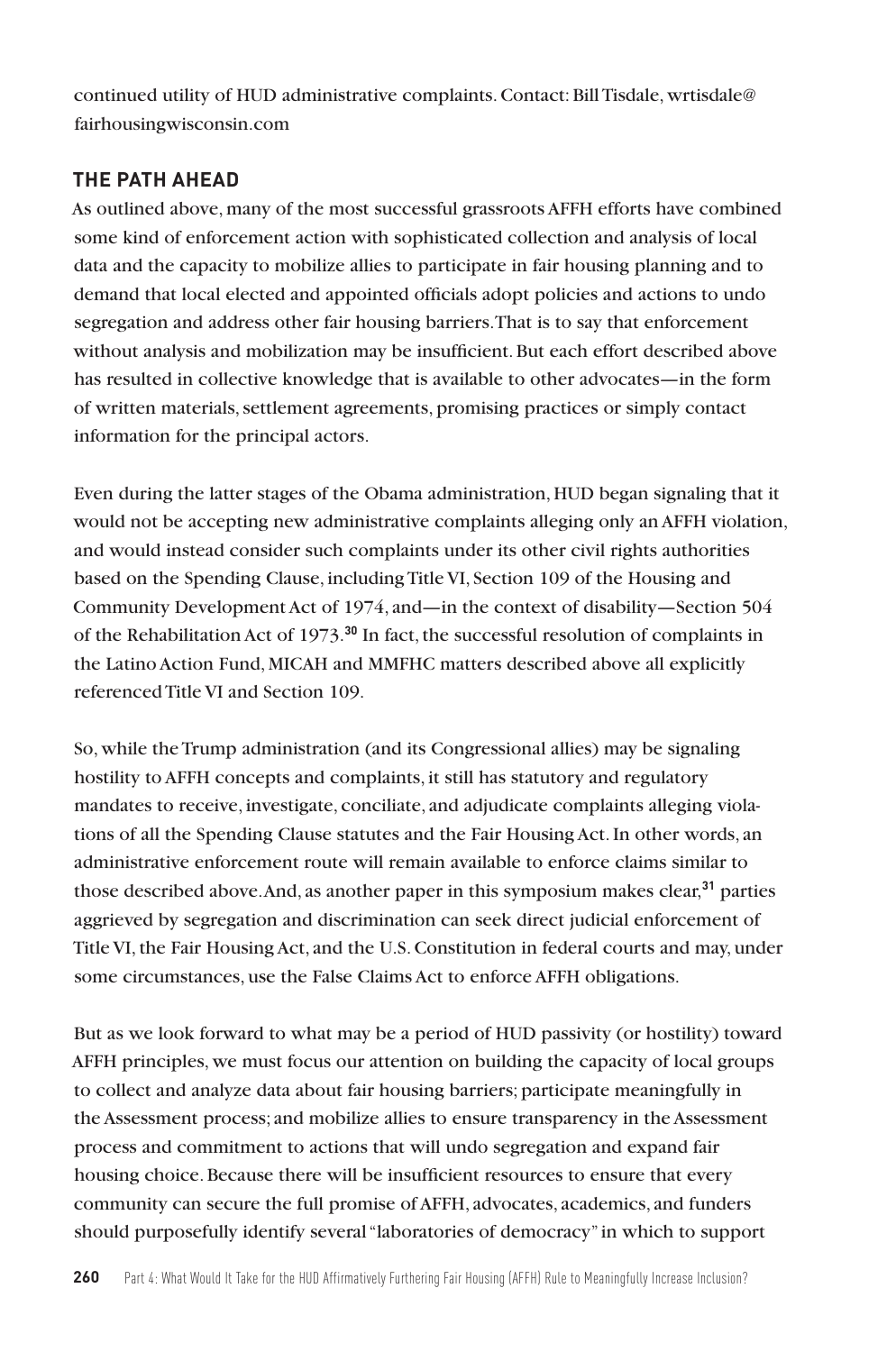grassroots organizations to achieve two objectives: (1) better fair housing outcomes for the individual community or region; and (2) model advocacy approaches that can be shared with other communities whose Assessments are further down the road. The criteria for selection should be discussed widely, but might prioritize cities of significant size and early Assessment deadlines, with pronounced patterns of segregation and sufficient advocacy infrastructure in place or available.**<sup>32</sup>**

## **The Primacy of Data**

The uniform data sets that HUD will provide each Recipient, pursuant to the Final Rule, will often permit stakeholders to develop a high-level understanding of geographic disparities in access to community assets, areas of concentrated poverty, and areas of minority concentration. But, without more, such data will do little to help a Recipient or advocates understand how such conditions arose and what steps will be necessary to address them. The Final Rule requires Recipients to rely on "local data"**<sup>33</sup>** and "local knowledge"**<sup>34</sup>** as part of the Assessment process.**<sup>35</sup>** Because Recipients may lack the capacity or interest to fully collect and analyze such information, and because the Final Rule requires robust community participation, consultation, and coordination,**36** grassroots advocacy organizations can play a significant gap-filling role in the Assessment process by gathering and analyzing local data and local knowledge and preparing reports and recommendations based upon that material.

There are some strong models for building local capacity to conduct data analysis and mapping to support advocacy. For instance, TxLIHIS has documented how a number of Texas municipalities have perpetuated housing segregation, and its work has provided the basis for subsequent enforcement actions, media coverage, and legislative action.**<sup>37</sup>** Similarly, reports from Fair Share Housing Center have led to systemic reforms in post-Sandy recovery programs.**<sup>38</sup>** Other groups have relied on academic research centers for such capacity.**<sup>39</sup>** Either way, as we move forward on AFFH matters, foundations, state and local governments, and HUD must redouble their efforts to fund capacity-building for local groups to promote the inclusion into the Assessment process of source information to contextualize local fair housing conditions.

# **Enhancing Stakeholder Involvement and Mobilizing Political Support**

In my experience, many grassroots advocacy groups are not fully informed about their localities' AI or Assessment processes, and so are not prepared to engage fully in shaping the outcomes of those processes. GNOFHAC's "People's AI" can serve as a desk reference for other grassroots groups. Other national groups have developed materials to demystify similar fair housing and funding distribution processes.**<sup>40</sup>**

If we expect grassroots groups to get fully engaged in local Assessment processes, national advocacy groups must prioritize materials and training programs that will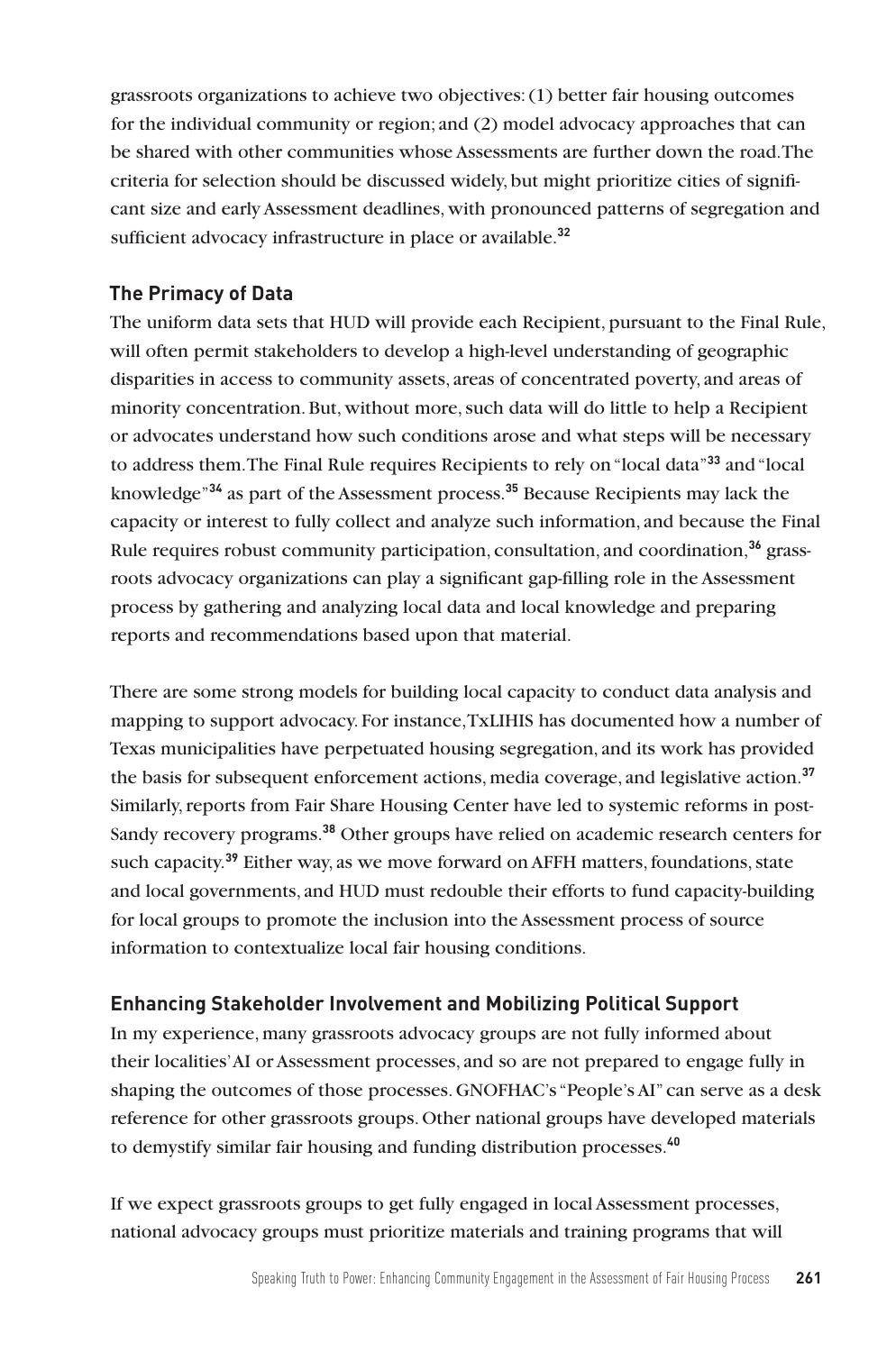help to build local capacity so that the first round of Assessments submitted—which are likely to be seen as models for later efforts—become part of the feedback loop. HUD has funded a number of national technical assistance consultants to support Recipients in completing the Assessment process but, despite recommendations going back a decade or more,**<sup>41</sup>** has made no comparable investment in the capacity of local stakeholder groups. The Ford Foundation and Open Society Foundation have provided multi-year funding support for Fair Share Housing Center, TxLIHIS and selected other state and local groups to engage in the AI or Assessment processes.**<sup>42</sup>** But in order to go to scale—even with respect to the "laboratories" mentioned above—the investment in such an effort must be substantially larger. The templates offered by GNOFHAC, Center for Community Change, and Technical Assistance Collaborative provide a solid start, but priority must be given to the development of a comprehensive guidebook and resource materials on the Assessment process, hands-on training for the most capable grassroots groups and coalitions in the target communities, and funding for ongoing technical assistance to help guide such groups through the process and to provide advice on how enforcement mechanisms, media coverage and community organizing strategies can be combined to secure better AFFH compliance.

#### **Securing Protections at the State and Local Level**

Finally, as progress on the national level may become more complicated, advocates must consider how legislation on the local and state levels can advance AFFH and other equity principles. For the past decade, ADC has helped to lead campaigns to broaden civil rights protections and to establish standards of proof that more effectively ensure positive civil rights outcomes. The passage of the Local Civil Rights Restoration Act expanded substantive protections against retaliation, extended protections to domestic partners, and increased penalties for violations. Just as importantly, the Restoration Act established canons of statutory construction that require New York City's Human Rights Law to be "construed liberally for the accomplishment of the uniquely broad and remedial purposes thereof, regardless of whether federal or [state laws] … have been so construed."**<sup>43</sup>**

Similarly, on February 15, 2017, California Assemblymember Miguel Santiago introduced Assembly Bill 686 ("AB 686") to establish that all government agencies have an AFFH obligation as a matter of state law.**<sup>44</sup>** Unlike the federal AFFH obligation, AB 686 would provide for a private cause of action to enforce the state AFFH provision. The content of that obligation would mirror the Final Rule in that all state and local agencies, regional transportation agencies and councils of government would be required to "tak[e] meaningful actions, in addition to combating discrimination, that overcome patterns of segregation, promote fair housing choice, and foster inclusive communities free from barriers that restrict access to opportunity-based characteristics protected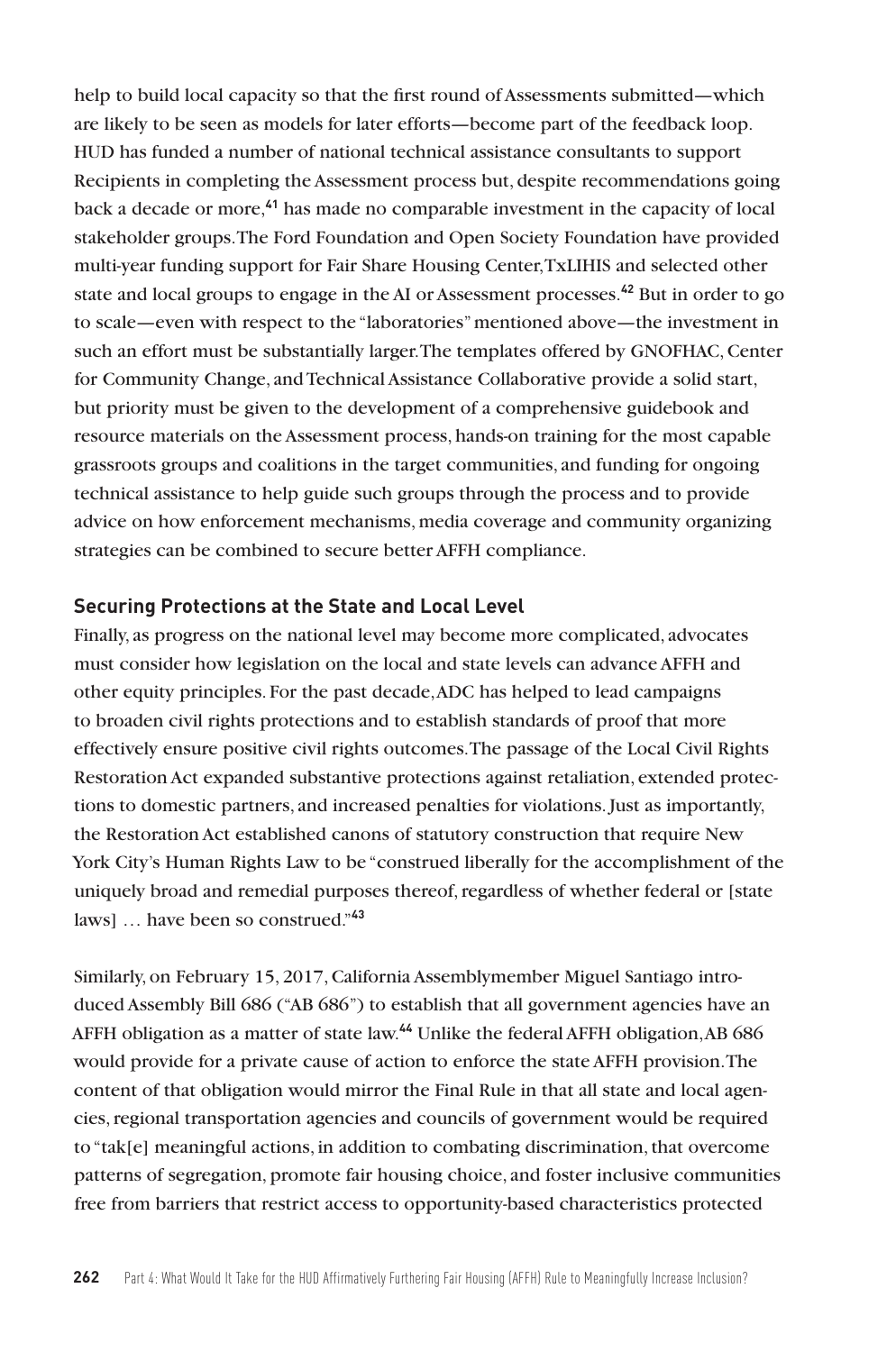by this part; and that transform racially and ethnically concentrated areas of poverty into areas of opportunity, while protecting existing residents from displacement."

We need to help model such local advocacy for groups in the targeted communities, so that AFFH principles do not erode during a time of national inattention or hostility.

## **CONCLUSION**

In his opinion in *NAACP v. HUD*, then-Judge Breyer identified a useful metric that should be applied in every upcoming Assessment: whether the supply of "genuinely open housing" is increasing. I suggest that if the answer is not "yes," then a community has not satisfied its AFFH obligations and must redouble its efforts. But Breyer's metric ought also to apply to advocates, academics, and foundations. Until we sufficiently support local capacity to influence the Assessment process, we have not achieved the promise of AFFH. And we must redouble our efforts.

# **Bibliography**

- Allen, Michael. 2008. "Strong Enforcement is Required to Promote Integration." Testimony before National Commission on Fair Housing and Equal Opportunity. September 22. http://www.prrac.org/projects/fair\_housing\_commission/boston/ allen.pdf.
- --- 2015. "HUD's New AFFH Rule: The Importance of the Ground Game." In *The Dream Revisited*, edited by Ingrid Ellen Gould and Justin Steil. September. http://furmancenter.org/research/iri/essay/ huds-new-affh-rule-the-importance-of-the-ground-game.
- Blumgart, Jake. 2017. "Fair Housing Still Has a Chance under Trump." *Slate,* March 14. http://www.slate.com/articles/business/metropolis/2017/03/the\_affirmatively\_ furthering fair housing rule is still working under trump.html.
- Callaghan, Peter. 2016. "Settlement Could Alter How Affordable Housing Is Built Throughout Twin Cities metro." *MinnPost*, May 13. https://www.minnpost.com/politics-policy/2016/05/ settlement-could-alter-how-affordable-housing-built-throughout-twin-cities-m.
- Eligon, John, and Robert Gebloff. 2016. "Affluent and Black, and Still Trapped by Segregation." *New York Times*, August 20. https://www.nytimes.com/2016/08/21/ us/milwaukee-segregation-wealthy-black-families.html?\_r=0.
- Fair Share Housing Center, Latino Action Network, and NAACP New Jersey State Conference. 2015*. The State of Sandy Recovery: Two and a Half Years Later, Over 15,000 Families Still Waiting to Rebuild*. February. http://fairsharehousing. org/images/uploads/State\_of\_Sandy\_English\_2015.pdf.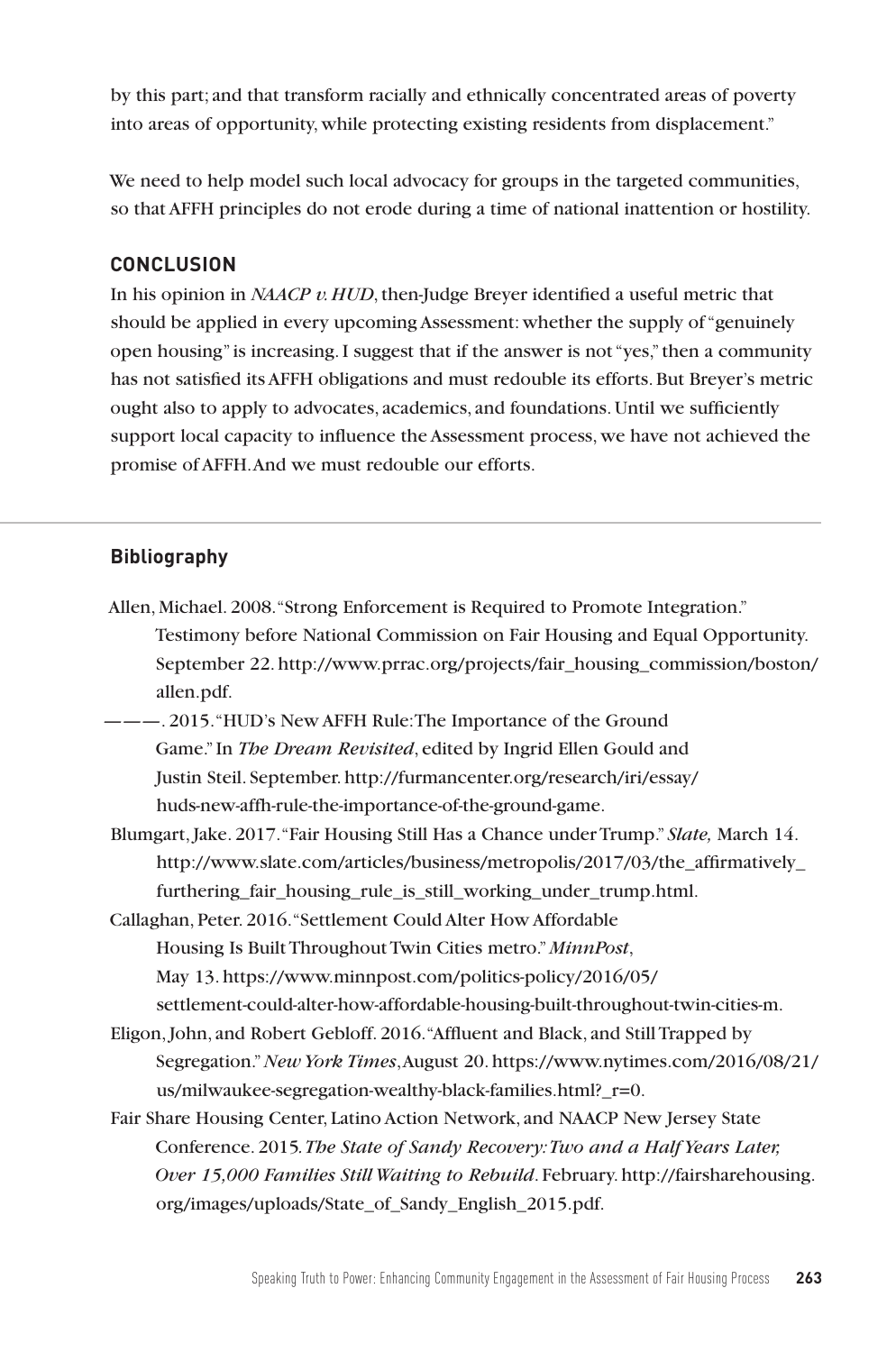- Gramlich, Ed. 1998. *HUD's Consolidated Plan: An Action Guide for Involving Low-Income Communities.* Washington, D.C.: Center for Community Change. https://web-beta.archive.org/web/20061016081939/http://www.communitychange.org:80/shared/publications/downloads/conplan.pdf.
- Greater New Orleans Fair Housing Action Center and Lawyers' Committee for Civil Rights Under Law. 2011. "People's Analysis of Impediments for New Orleans." http://www.gnofairhousing.org/wp-content/uploads/2012/03/2011-12-20- Peoples-AI-FINAL.pdf.
- Gurian, Craig. 2005. "A Return to Eyes on the Prize: Litigating Under the Restored New York City Human Rights Law." *Fordham Urban Law Journal* 33, no. 2: 100–176.
- Housing Authority of New Orleans. 2016. "Assessment of Fair Housing Tool." http://www.nola.gov/community-development/ documents/2016-updated-afh-plan-090516/afh-plan-090516-final/.
- HUD (U.S. Department of Housing and Urban Development). 2013. "Memorandum: Compliance-Based Evaluations of a Recipient's Certifications that it has Affirmatively Furthered Fair Housing." March 5. On file with author.
- Julian, Elizabeth. 2017. "The Duty to Affirmatively Further Fair Housing: A Legal as well as Policy Imperative." This volume.
- Junge, Barbara. 1995. "Consolidated Plan Advocacy for Affordable Housing and Community Development." *Clearinghouse Review* 29, nos. 7–8. http://povertylaw.org/files/docs/article/chr\_1995\_november\_december\_junge.pdf
- Livesley-O'Neill, Will. 2016. "How City Actions Perpetuate Houston's Housing Segregation and Violate Civil Rights." *Texas Housers*, December 16. https://texashousers.net/2016/12/16/ how-city-actions-perpetuate-houstons-housing-segregation-and-violate-civil-rights/.
- Metropolitan Milwaukee Fair Housing Council. 2017. "Fair Housing Council Settles Discrimination Complaint Against Waukesha County." *Urban Milwaukee,* February 3. http://urbanmilwaukee.com/pressrelease/ fair-housing-council-settles-discrimination-complaint-against-waukesha-county/.
- Minnesota Housing Partnership. 2017. "A New Approach to Fair Housing Community Engagement." July. http://www.mhponline.org/images/stories/docs/research/A-New-Approach-to-Fair-Housing-Community-Engagement.pdf.
- National Low Income Housing Coalition. 2016. "From the Field: New Orleans Submits First Assessment of Fair Housing in the Nation." http://nlihc.org/article/ field-new-orleans-submits-first-assessment-fair-housing-nation.
- Public Advocates. 2017. "Asm. Member Santiago Introduces Legislation to Buck Trump Admin. on Fair Housing." http://www.publicadvocates.org/resources/news/ assemblymember-miguel-santiago-introduces-legislation-to-buck-trump-administration-on-fair-housing/.
- Technical Assistance Collaborative, Inc. 1999. *Piecing it All Together in Your Community: Learning to Use HUD's Consolidated Plan to Expand Housing*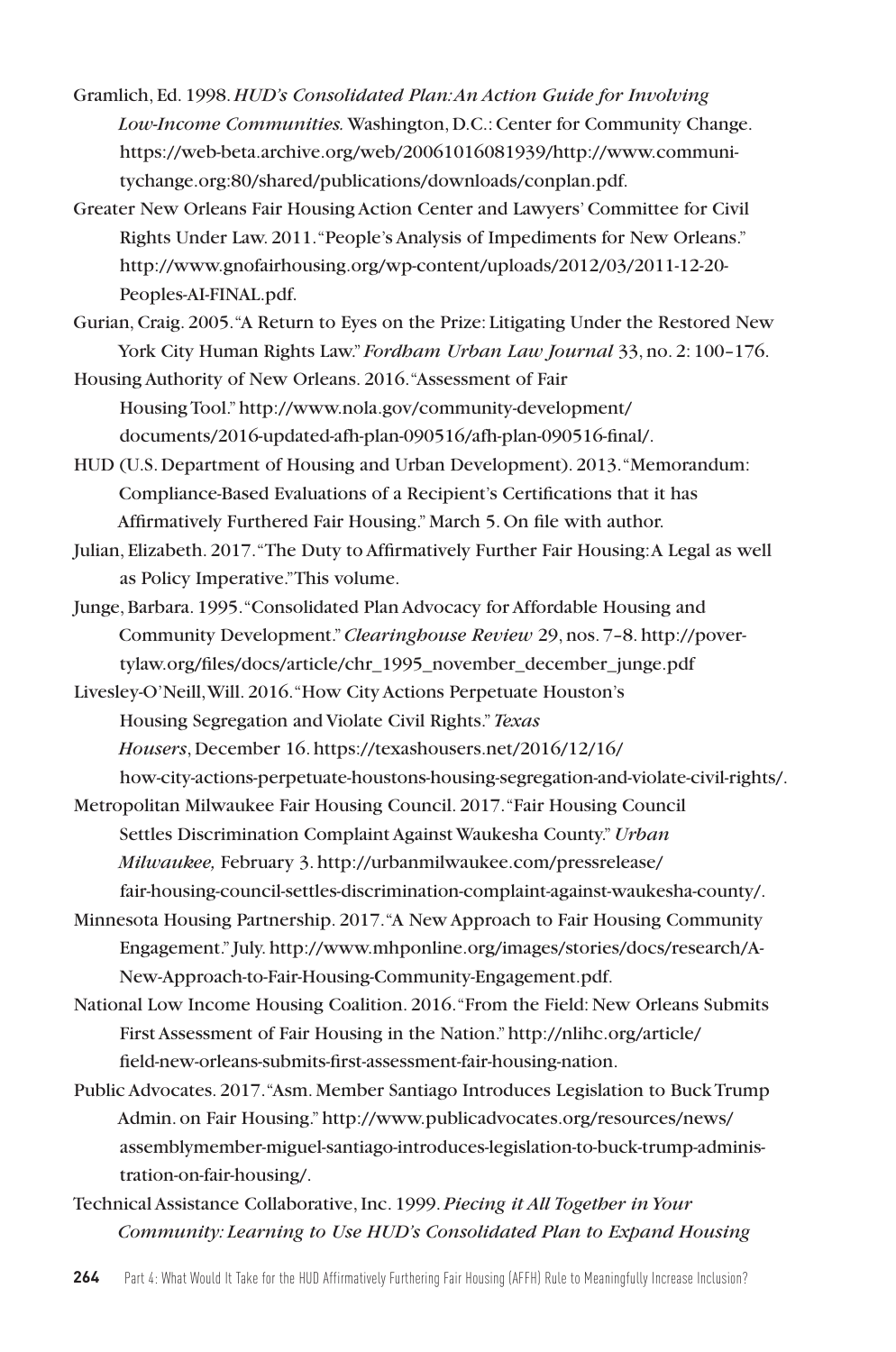*Opportunities for People with Disabilities.* http://www.tacinc.org/media/13210/ Piecing%20it%20All%20Together.pdf.

Walsh, Kevin. 2014. "Settlement Reached in Sandy Civil Rights Case." Fair Share Housing Center Blog, May 30. http://fairsharehousing.org/blog/entry/ settlement-reached-in-sandy-civil-rights-case/.

#### **Endnotes**

- 1 Michael Allen is a partner in the civil rights firm Relman, Dane & Colfax, PLLC. He was co-counsel in the *Westchester*  case and lead counsel in nearly a dozen other AFFH cases brought in federal courts or as HUD administrative complaints. Extensive AFFH enforcement and compliance materials are available at http://www.relmanlaw.com/affh/ index.php.
- 2 *NAACP v. Secretary of Housing and Urban Development* 817 F.2d 149. 1<sup>st</sup> Cir (1987).
- 3 *U.S. ex rel. Anti-Discrimination Center v. Westchester County*, 495 F. Supp. 2d 375, 387 (S.D.N.Y. 2007).
- 4 H.R. 482 and S. 103 are identical bills providing, in relevant part, that the Final Rule and other HUD notices providing for an AFFH Assessment Tool "shall have no force or effect," and that "no Federal funds may be used to design, build, maintain, utilize, or provide access to a Federal database of geospatial information on community racial disparities or disparities in access to affordable housing." See Local Zoning Decisions Act of 2017, H.R. 482 and S. 103, 115<sup>th</sup> Cong. (2017).
- 5 Julian (2017).
- 6 Preamble to Final Rule, 80 Fed. Reg. 42272, 42295.
- 7 24 C.F.R. §§ 5.162, 91.500.
- 8 24 C.F.R. §5.158.
- 9 Blumgart (2017).
- 10 Allen (2015).
- 11 42 U.S.C. §§ 5304(b)(2), 12705(b)(15), 24 C.F.R. §903.7(o).
- 12 *Langlois v. Abington Housing Authority*, 234 F. Supp. 2d 33, 73, 75 (D.Mass. 2002).
- 13 HUD's final appropriations for Fiscal Year 2015 provide for approximately \$4.5 billion in HUD block grant funding for State and local governments and \$33.5 billion in public housing and rental assistance funding to public housing authorities and similar agencies.
- 14 Junge (1995).
- 15 24 C.F.R. §5.152.
- 16 Ibid.
- 17 *U.S. ex rel. Anti-Discrimination Center v. Westchester County,* 668 F. Supp. 2d 548, 563 (S.D.N.Y. 2009).
- 18 Texas General Land Office, "Recovery," http://www.glo.texas.gov/recovery/.
- 19 "Conciliation Agreement between Texas Low Income Housing Information Service, Texas Appleseed, and the State of Texas," May 25, 2010, http://www.relmanlaw.com/docs/Texas-AFFH-Final-Conciliation-Agreement-signed-by-HUD.pdf.
- 20 Greater New Orleans Fair Housing Action Center, "St. Bernard Parish," http://www.gnofairhousing.org/programs/ enforcement/st-bernard-parish/; "Conciliation Agreement between U.S. Dep't of Hous. and Urban Dev., Greater New Orleans Fair Housing Action Center, and Jefferson Parish," June 24, 2013, http://www.relmanlaw.com/docs/GNOFHAC-2013.06.24-Executed-Conciliation-Agreement-Jefferson-Parish.pdf.
- 21 Greater New Orleans Fair Housing Action Center, "Fit for a King 2011," Flickr album, Jan. 14, 2011, https://www.flickr. com/photos/58782715@N08/sets/72157625898694712.
- 22 Greater New Orleans Fair Housing Action Center and Lawyers' Committee for Civil Rights Under Law (2011).
- 23 National Low Income Housing Coalition (2016); Housing Authority of New Orleans (2016).